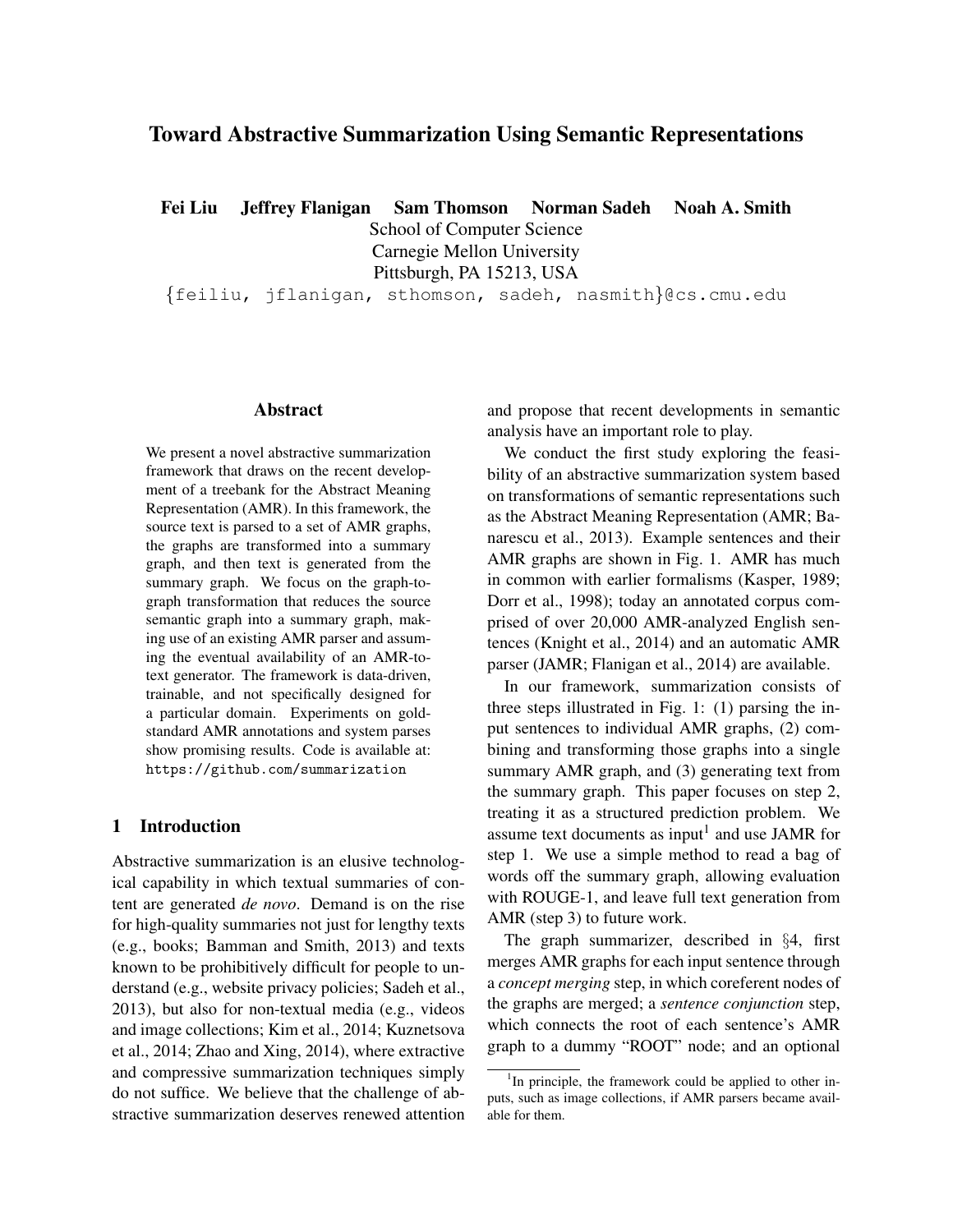Sentence A: I saw Joe's dog, which was running in the garden. Sentence B: The dog was chasing a cat.



Summary: Joe's dog was chasing a cat in the garden.

Figure 1: A toy example. Sentences are parsed into individual AMR graphs in step 1; step 2 conducts graph transformation that produces a single summary AMR graph; text is generated from the summary graph in step 3.

*graph expansion* step, where additional edges are added to create a fully dense graph on the sentencelevel. These steps result in a single connected *source graph*. A subset of the nodes and arcs from the source graph are then selected for inclusion in the *summary graph*. Ideally this is a condensed representation of the most salient semantic content from the source.

We briefly review AMR and JAMR  $(\S2)$ , then present the dataset used in this paper (§3). The main algorithm is presented in §4, and we discuss our simple generation step in §5. Our experiments (§6) measure the intrinsic quality of the graph transformation algorithm as well as the quality of the terms selected for the summary (using ROUGE-1). We explore variations on the transformation and the learning algorithm, and show oracle upper bounds of various kinds.

# 2 Background: Abstract Meaning Representation and JAMR

AMR provides a whole-sentence semantic representation, represented as a rooted, directed, acyclic graph (Fig. 1). Nodes of an AMR graph are labeled with *concepts*, and edges are labeled with *relations*. Concepts can be English words ("dog"), PropBank event predicates ("chase-01," "run-02"), or special keywords ("person"). For example, "chase-01" represents a PropBank roleset that corresponds to the first sense of "chase". According to Banarescu et al. (2013), AMR uses approximately 100 relations. The rolesets and core semantic relations (e.g., ARG0 to ARG5) are adopted from the PropBank annotations in OntoNotes (Hovy et al., 2006). Other semantic relations include "location," "mode," "name," "time," and "topic." The AMR guidelines<sup>2</sup> provide more detailed descriptions. Banarescu et al. (2013) describe AMR Bank, a 20,341-sentence corpus annotated with AMR by experts.

Step 1 of our framework converts input document sentences into AMR graphs. We use a statistical semantic parser, JAMR (Flanigan et al., 2014), which was trained on AMR Bank. JAMR's current performance on our test dataset is  $63\%$  F-score.<sup>3</sup> We will analyze the effect of AMR parsing errors by comparing JAMR output with gold-standard annotations of input sentences in the experiments  $(\S6)$ .

In addition to predicting AMR graphs for each sentence, JAMR provides alignments between spans of words in the source sentence and fragments of its predicted graph. For example, a graph fragment headed by "date-entity" could be aligned to the tokens "April 8, 2002." We use these alignments in our simple text generation module (step 3; §5).

## 3 Dataset

To build and evaluate our framework, we require a dataset that includes inputs and summaries, each with gold-standard AMR annotations.<sup>4</sup> This allows us to use a statistical model for step 2 (graph summarization) and to separate its errors from those in step 1 (AMR parsing), which is important in determining whether this approach is worth further investment.

Fortunately, the "proxy report" section of the AMR Bank (Knight et al., 2014) suits our needs. A

<sup>2</sup>http://www.isi.edu/˜ulf/amr/help/ amr-guidelines.pdf

<sup>&</sup>lt;sup>3</sup>AMR parse quality is evaluated using smatch (Cai and Knight, 2013), which measures the accuracy of concept and relation predictions. JAMR was trained on the in-domain training portion of LDC2014T12 for our experiments.

<sup>&</sup>lt;sup>4</sup>Traditional multi-document summarization datasets, such as the ones used in DUC and TAC competitions, do not have gold-standard AMR annotations.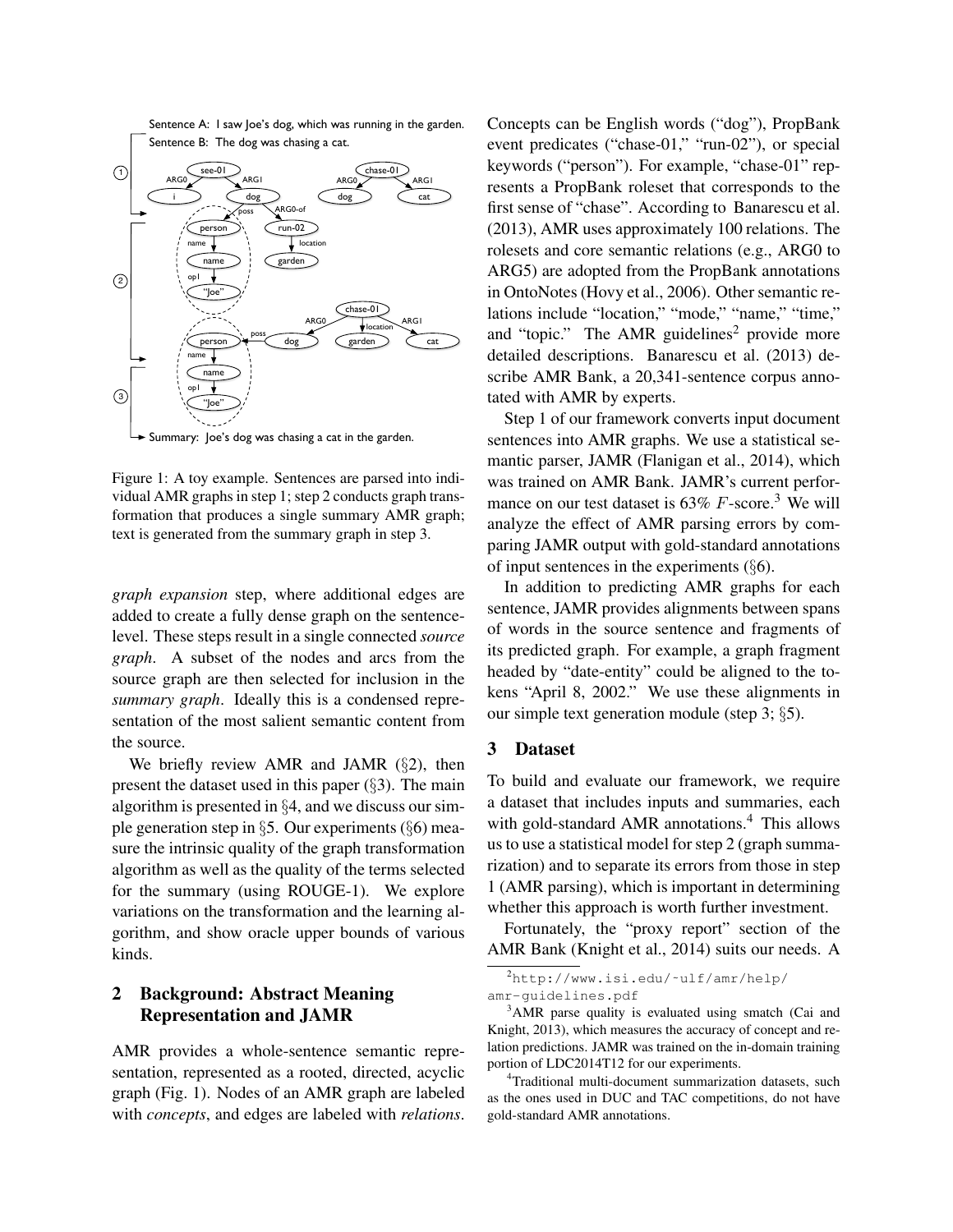|       |                 |     |            | Ave. # Sents. Source Graph<br>$\vert$ # Docs. Summ. Doc. Nodes Edges Expand |     |       |  |
|-------|-----------------|-----|------------|-----------------------------------------------------------------------------|-----|-------|--|
|       |                 |     |            |                                                                             |     |       |  |
| Train | 298             |     | $1.5$ 17.5 | 127                                                                         | 188 | 2.670 |  |
| Dev.  | 35 <sup>1</sup> | 1.4 | 19.2       | 143                                                                         | 220 | 3,203 |  |
| Test  | 33              | 1.4 | 20.5       | 162                                                                         | 255 | 4,002 |  |

Table 1: Statistics of our dataset. "Expand" shows the number of edges after performing graph expansion. The numbers are averaged across all documents in the split. We use the official split, dropping one training document for which no summary sentences were annotated.

proxy report is created by annotators based on a single newswire article, selected from the English Gigaword corpus. The report header contains metadata about date, country, topic, and a short summary. The report body is generated by editing or rewriting the content of the newswire article to approximate the style of an analyst report. Hence this is a single document summarization task. All sentences are paired with gold-standard AMR annotations. Table 1 provides an overview of our dataset.

# 4 Graph Summarization

Given AMR graphs for all of the sentences in the input (step 1), graph summarization transforms them into a single summary AMR graph (step 2). This is accomplished in two stages: source graph construction  $(\S 4.1)$ ; and subgraph prediction  $(\S 4.2)$ .

## 4.1 Source Graph Construction

The "source graph" is a single graph constructed using the individual sentences' AMR graphs by merging identical concepts. In the AMR formalism, an entity or event is canonicalized and represented by a single graph fragment, regardless of how many times it is referred to in the sentence. This principle can be extended to multiple sentences, ideally resulting in a source graph with no redundancy. Because repeated mentions of a concept in the input can signal its importance, we will later encode the frequency of mentions as a feature used in subgraph prediction.

Concept merging involves collapsing certain graph fragments into a single concept, then merging all concepts that have the same label. We collapse the graph fragments that are headed by either a dateentity ("date-entity") or a named entity ("name"), if



Figure 2: Graph fragments are collapsed into a single concept and assigned a new concept label.

the fragment is a flat structure. A collapsed named entity is further combined with its parent (e.g., "person") into one concept node if it is the only child of the parent. Two such graph fragments are illustrated in Fig. 2. We choose named and date entity concepts since they appear frequently, but most often refer to different entities (e.g., "April 8, 2002" vs. "Nov. 17"). No further collapsing is done. A collapsed graph fragment is assigned a new label by concatenating the consisting concept and edge labels. Each fragment that is collapsed into a new concept node can then only be merged with other identical fragments. This process won't recognize coreferent concepts like "Barack Obama" = "Obama" and "say-01" = "report-01," but future work may incorporate both entity coreference resolution and event coreference resolution, as concept nodes can represent either.

Due to the concept merging step, a pair of concepts may now have multiple labeled edges between them. We merge all such edges between a given pair of concepts into a single unlabeled edge. We remember the two most common labels in such a group, which are used in the edge "Label" feature (Table 3).

To ensure that the source graph is connected, we add a new "ROOT" node and connect it to every concept that was originally the root of a sentence graph (see Fig. 3). When we apply this procedure to the documents in our dataset (§3), source graphs contain 144 nodes and 221 edges on average.

We investigated how well these automatically constructed source graphs cover the gold-standard summary graphs produced by AMR annotators. Ideally, a source graph should cover all of the goldstandard edges, so that summarization can be accomplished by selecting a subgraph of the source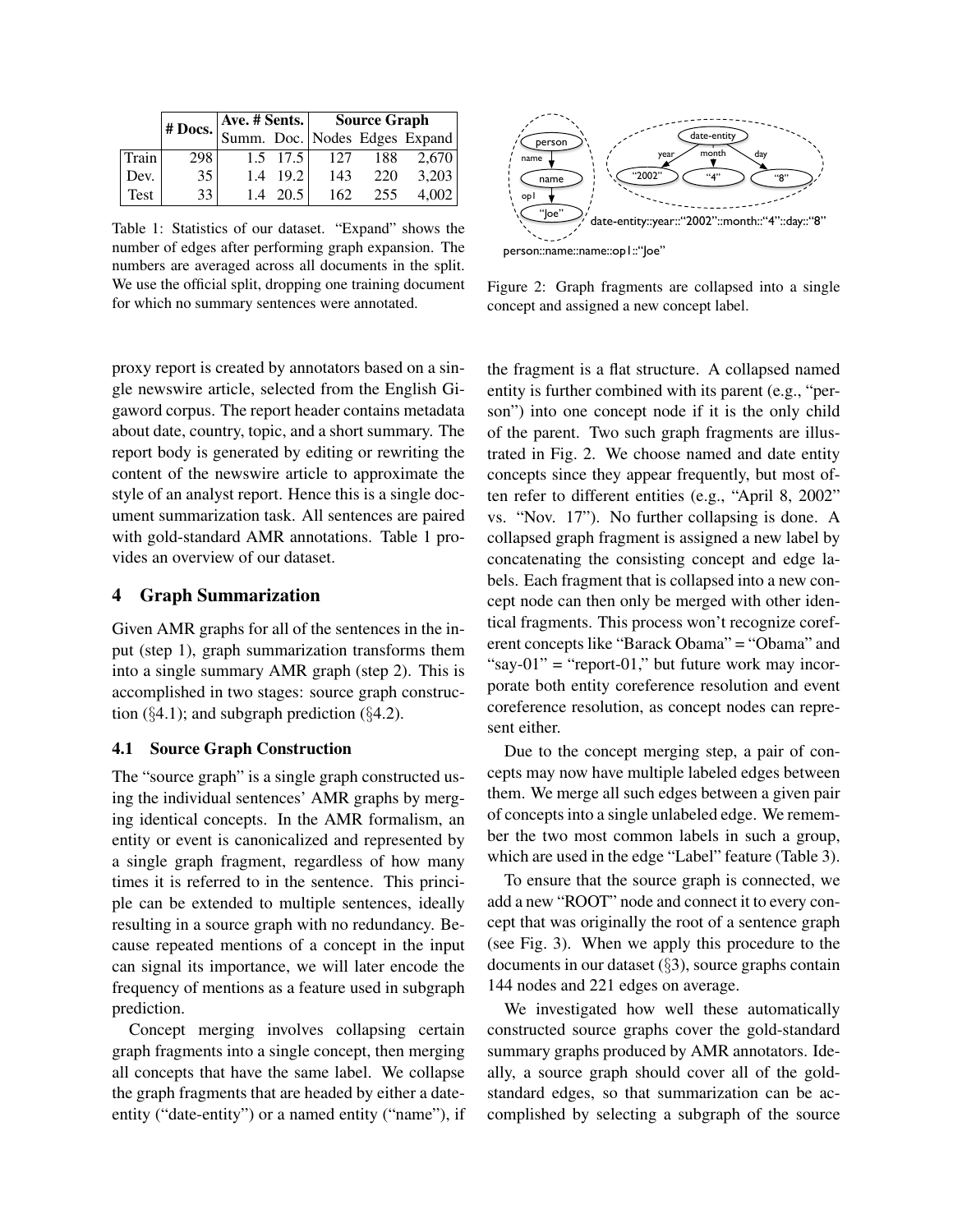

Sentence A: I saw Joe's dog, which was running in the garden. Sentence B: The dog was chasing a cat.

Figure 3: A source graph formed from two sentence AMR graphs. Concept collapsing, merging, and graph expansion are demonstrated. Edges are unlabeled. A "ROOT" node is added to ensure connectivity. (1) and (2) are among edges added through the optional expansion step, corresponding to sentence- and document-level expansion, respectively. Concept nodes included in the summary graph are shaded.

|             | Summary Edge Coverage (%) |           |        |      |  |  |
|-------------|---------------------------|-----------|--------|------|--|--|
|             |                           |           | Expand |      |  |  |
|             | Labeled                   | Unlabeled | Sent.  | Doc. |  |  |
| Train       | 64.8                      | 67.0      | 75.5   | 84.6 |  |  |
| Dev.        | 77.3                      | 78.6      | 85.4   | 91.8 |  |  |
| <b>Test</b> | 63.0                      | 64.7      | 75.0   | 83.3 |  |  |

Table 2: Percentage of summary edges that can be covered by an automatically constructed source graph.

graph (§4.2). In Table 2, columns one and two report labeled and unlabeled edge coverage. 'Unlabeled' counts edges as matching if both the source and destination concepts have identical labels, but ignores the edge label.

In order to improve edge coverage, we explore expanding the source graph by adding every possible edge between every pair of concepts within the same sentence. We also explored adding every possible edge between every pair of concepts in the entire source graph. We report unlabeled edge coverage in Table 2, columns three and four, respectively. Subgraph prediction became infeasable with the document-level expansion, so we conducted our experiments using only sentence-level expansion. Sentence-level graph expansion increases the average number of edges by a factor of 15, to 3,292.

Fig. 3 illustrates the motivation. Document-level expansion covers the gold-standard summary edge "chase-01"  $\rightarrow$  "garden," yet the expansion is computationally prohibitive; sentence-level expansion adds an edge "dog"  $\rightarrow$  "garden," which enables the prediction of a structure with similar semantic meaning: "Joe's dog was in the garden chasing a cat."

### 4.2 Subgraph Prediction

We pose the selection of a summary subgraph from the source graph as a structured prediction problem that trades off among including important information without altering its meaning, maintaining brevity, and producing fluent language (Nenkova and McKeown, 2011). We incorporate these concerns in the form of features and constraints in the statistical model for subgraph selection.

Let  $G = (V, E)$  denote the merged source graph, where each node  $v \in V$  represents a unique concept and each directed edge  $e \in E$  connects two concepts. G is a connected, directed, node-labeled graph. Edges in this graph are unlabeled, and edge labels are not predicted during subgraph selection. We seek to maximize a score that factorizes over graph nodes and edges that are included in the summary graph. For subgraph  $(V', E')$ :

$$
score(V', E'; \theta, \psi) = \sum_{v \in V'} \theta^{\top} f(v) + \sum_{e \in E'} \psi^{\top} g(e)
$$
\n(1)

where  $f(v)$  and  $g(e)$  are the feature representations of node  $v$  and edge  $e$ , respectively. We describe node and edge features in Table 3.  $\theta$  and  $\psi$  are vectors of empirically estimated coefficients in a linear model.

We next formulate the selection of the subgraph using integer linear programming (ILP; §4.2.1) and describe supervised learning for the parameters (coefficients) from a collection of source graphs paired with summary graphs (§4.2.2).

## 4.2.1 Decoding

We cast decoding as an ILP whose constraints ensure that the output forms a connected subcomponent of the source graph. We index source graph concept nodes by  $i$  and  $j$ , giving the "ROOT" node index 0. Let  $N$  be the number of nodes in the graph. Let  $v_i$  and  $e_{i,j}$  be binary variables.  $v_i$  is 1 iff source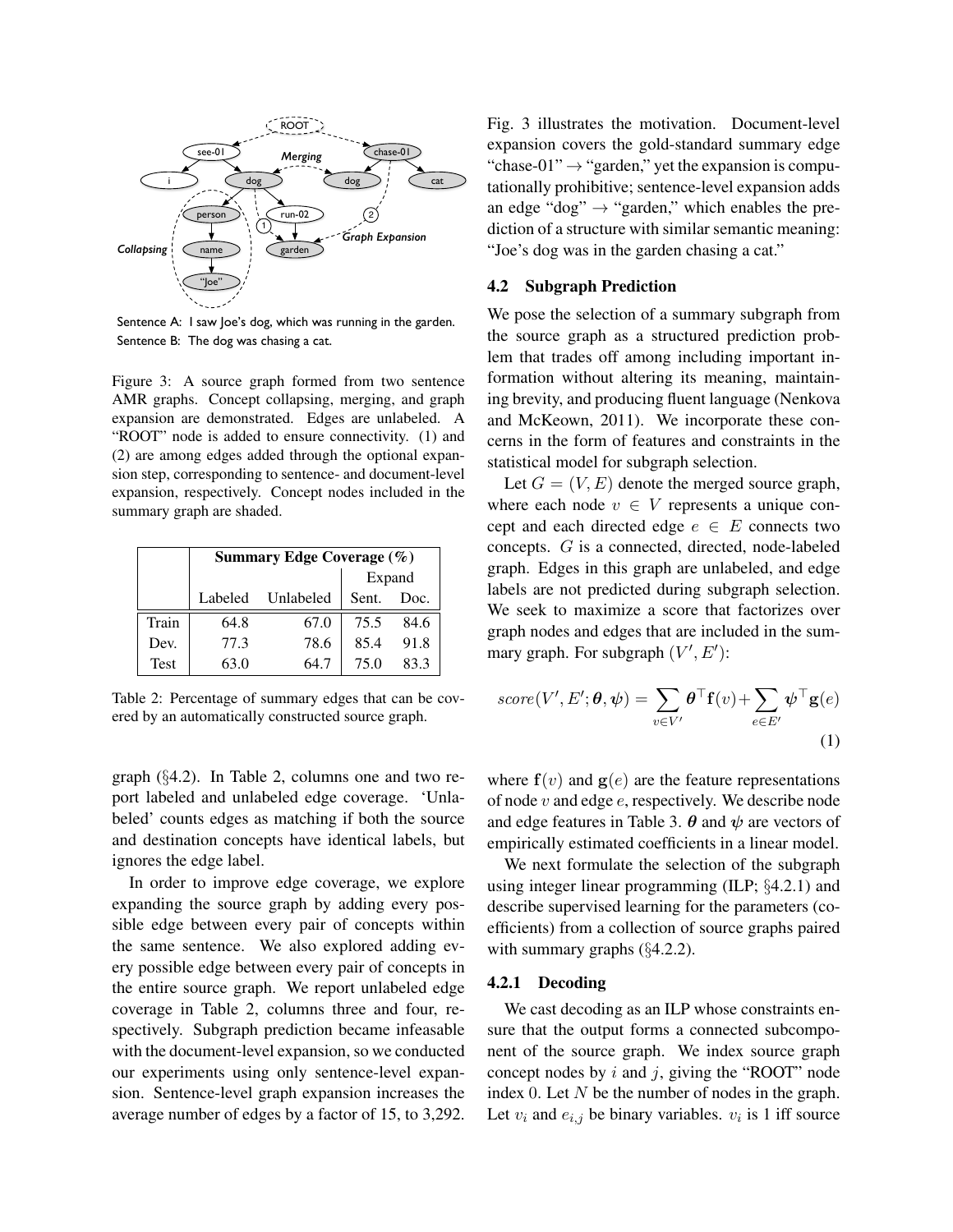| Node     | Concept     | Identity feature for concept label                                                                                    |
|----------|-------------|-----------------------------------------------------------------------------------------------------------------------|
| Features | Freq        | Concept freq in the input sentence set; one binary feature defined for each frequency threshold $\tau = 0/1/2/5/10$   |
|          | Depth       | Average and smallest depth of node to the root of the sentence graph; binarized using 5 depth thresholds              |
|          | Position    | Average and foremost position of sentences containing the concept; binarized using 5 position thresholds              |
|          | Span        | Average and longest word span of concept; binarized using 5 length thresholds; word spans obtained from JAMR          |
|          | Entity      | Two binary features indicating whether the concept is a named entity/date entity or not                               |
|          | <b>Bias</b> | Bias term, 1 for any node                                                                                             |
| Edge     | Label       | First and second most frequent edge labels between concepts; relative freq of each label, binarized by 3 thresholds   |
| Features | Freq        | Edge frequency (w/o label, non-expanded edges) in the document sentences; binarized using 5 frequency thresholds      |
|          | Position    | Average and foremost position of sentences containing the edge (without label); binarized using 5 position thresholds |
|          | Nodes       | Node features extracted from the source and target nodes (all above node features except the bias term)               |
|          | IsExpanded  | A binary feature indicating the edge is due to graph expansion or not; edge freq (w/o label, all occurrences)         |
|          | <b>Bias</b> | Bias term, 1 for any edge                                                                                             |

Table 3: Node and edge features (all binarized).

node *i* is included;  $e_{i,j}$  is 1 iff the directed edge from node  $i$  to node  $j$  is included.

The ILP objective to be maximized is Equation 1, rewritten here in the present notation:

$$
\sum_{i=1}^{N} v_i \underbrace{\theta^{\top} \mathbf{f}(i)}_{\text{node score}} + \sum_{(i,j) \in E} e_{i,j} \underbrace{\psi^{\top} \mathbf{g}(i,j)}_{\text{edge score}} \quad (2)
$$

Note that this objective is linear in  $\{v_i, e_{i,j}\}_{i,j}$  and that features and coefficients can be folded into node and edge scores and treated as constants during decoding.

Constraints are required to ensure that the selected nodes and edges form a valid graph. In particular, if an edge  $(i, j)$  is selected  $(e_{i,j}$  takes value of 1), then both its endpoints  $i, j$  must be included:

$$
v_i - e_{i,j} \ge 0
$$
,  $v_j - e_{i,j} \ge 0$ ,  $\forall i, j \le N$  (3)

Connectivity is enforced using a set of singlecommodity flow variables  $f_{i,j}$ , each taking a nonnegative integral value, representing the flow from node i to j. The root node sends out up to N units of flow, one to reach each included node (Equation 4). Each included node consumes one unit of flow, reflected as the difference between incoming and outgoing flow (Equation 5). Flow may only be sent over an edge if the edge is included (Equation 6).

$$
\sum_{i} f_{0,i} - \sum_{i} v_i = 0, \qquad (4)
$$

$$
\sum_{i} f_{i,j} - \sum_{k} f_{j,k} - v_j = 0, \quad \forall j \le N,
$$
 (5)

$$
N \cdot e_{i,j} - f_{i,j} \ge 0, \quad \forall i, j \le N. \tag{6}
$$

The AMR representation allows graph reentrancies (concept nodes having multiple parents), yet reentrancies are rare; about 5% of edges are reentrancies in our dataset. In this preliminary study we force the summary graph to be tree-structured, requiring that there is at most one incoming edge for each node:

$$
\sum_{j} e_{i,j} \le 1, \quad \forall j \le N. \tag{7}
$$

Interestingly, the formulation so far equates to an ILP for solving the prize-collecting Steiner tree problem (PCST; Segev, 1987), which is known to be NP-complete (Karp, 1972). Our ILP formulation is modified from that of Ljubić et al. (2006). Flow-based constraints for tree structures have also previously been used in NLP for dependency parsing (Martins et al., 2009) and sentence compression (Thadani and McKeown, 2013). In our experiments, we use an exact ILP solver,<sup>5</sup> though many approximate methods are available.

Finally, an optional constraint can be used to fix the size of the summary graph (measured by the number of edges) to  $L$ :

$$
\sum_{i} \sum_{j} e_{i,j} = L \tag{8}
$$

The performance of summarization systems depends strongly on their compression rate, so systems are only directly comparable when their compression rates are similar (Napoles et al., 2011). L is supplied to the system to control summary graph size.

<sup>5</sup>http://www.gurobi.com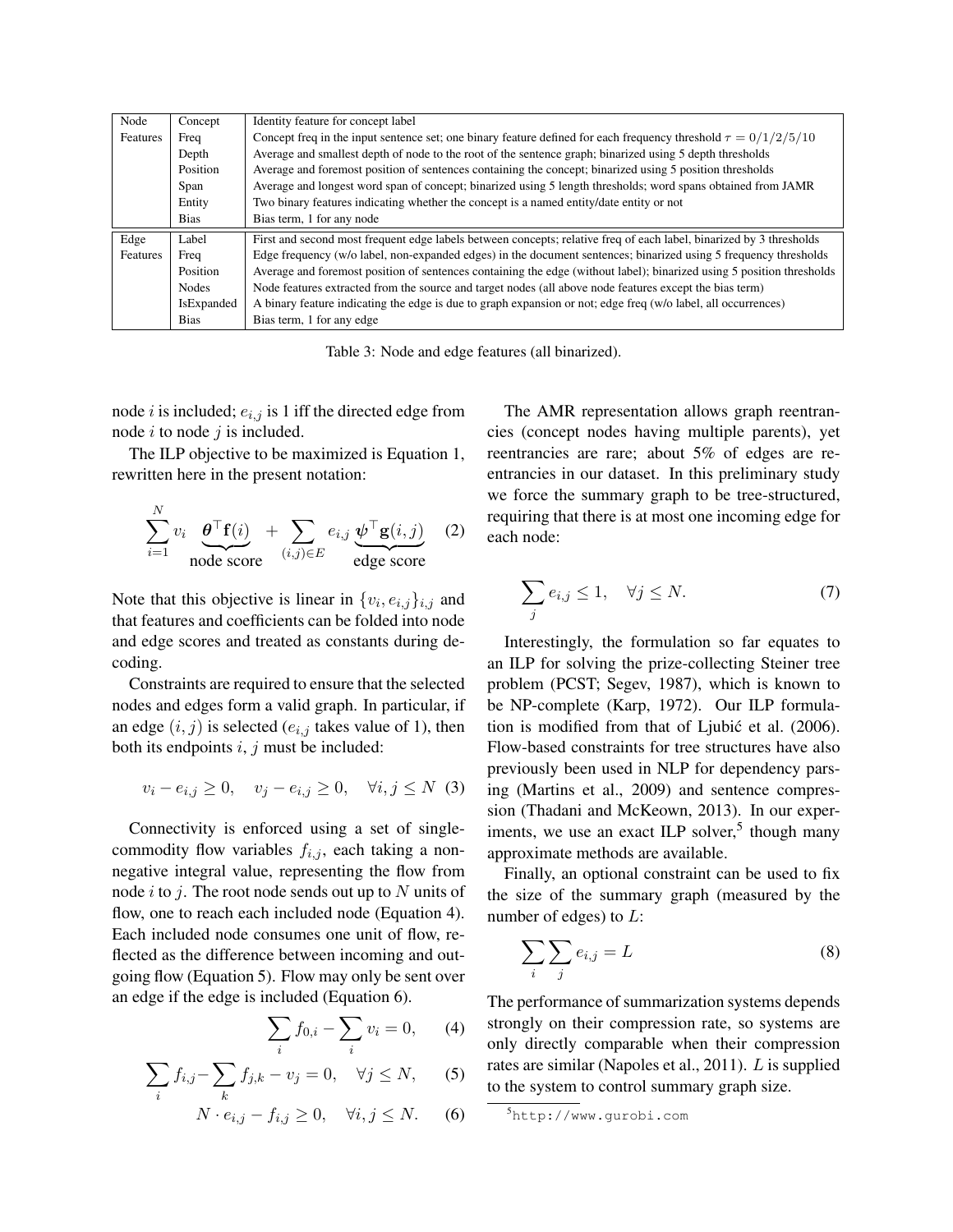### 4.2.2 Parameter Estimation

Given a collection of input and output pairs (here, source graphs and summary graphs), a natural starting place for learning the coefficients  $\theta$  and  $\psi$  is the structured perceptron (Collins, 2002), which is easy to implement and often performs well. Alternatively, incorporating factored cost functions through a structured hinge loss leads to a structured support vector machine (SVM; Taskar et al., 2004) which can be learned with a very similar stochastic optimization algorithm. In our scenario, however, the gold-standard summary graph may not actually be a subset of the source graph. In machine translation, *ramp loss* has been found to work well in situations where the gold-standard output may not even be in the hypothesis space of the model (Gimpel and Smith, 2012). The structured perceptron, hinge, and ramp losses are compared in Table 4.

We explore learning by minimizing each of the perceptron, hinge, and ramp losses, each optimized using Adagrad (Duchi et al., 2011), a stochastic optimization procedure. Let  $\beta$  be one model parameter (coefficient from  $\theta$  or  $\psi$ ). Let  $g^{(t)}$  be the subgradient of the loss on the instance considered on the  $t^{th}$ iteration with respect to  $\beta$ . Given an initial step size  $\eta$ , the update for  $\beta$  on iteration t is:

$$
\beta^{(t+1)} \leftarrow \beta^{(t)} - \frac{\eta}{\sqrt{\sum_{\tau=1}^t (g^{(\tau)})^2}} g^{(t)} \tag{9}
$$

#### 5 Generation

Generation from AMR-like representations has received some attention, e.g., by Langkilde and Knight (1998) who described a statistical method. Though we know of work in progress driven by the goal of machine translation using AMR, there is currently no system available.

We therefore use a heuristic approach to generate a bag of words. Given a predicted subgraph, a system summary is created by finding the most frequently aligned word span for each concept node. (Recall that the JAMR parser provides these alignments; §2). The words in the resulting spans are generated in no particular order. While this is not a natural language summary, it is suitable for unigram-based summarization evaluation methods like ROUGE-1.

### 6 Experiments

In Table 5, we report the performance of subgraph prediction and end-to-end summarization on the test set, using gold-standard and automatic AMR parses for the input. Gold-standard AMR annotations are used for model training in all conditions. During testing, we apply the trained model to source graphs constructed using either gold-standard or JAMR parses. In all of these experiments, we use the number of edges in the gold-standard summary graph to fix the number of edges in the predicted subgraph, allowing direct comparison across conditions.

Subgraph prediction is evaluated against the goldstandard AMR graphs on summaries. We report precision, recall, and  $F_1$  for nodes, and  $F_1$  for edges.<sup>6</sup>

Oracle results for the subgraph prediction stage are obtained using the ILP decoder to minimize the cost of the output graph, given the gold-standard. We assign wrong nodes and edges a score of  $-1$ , correct nodes and edges a score of 0, then decode with the same structural constraints as in subgraph prediction. The resulting graph is the best summary graph in the hypothesis space of our model, and provides an upper bound on performance achievable within our framework. Oracle performance on node prediction is in the range of 80% when using gold-standard AMR annotations, and 70% when using JAMR output. Edge prediction has lower performance, yielding 52.2% for gold-standard and 31.1% for JAMR parses. When graph expansion was applied, the numbers increased to 64% and 46.7%, respectively. The uncovered summary edge (i.e., those not covered by source graph) is a major source for low recall values on edge prediction (see Table 2); graph expansion slightly alleviates this issue.

Summarization is evaluated by comparing system summaries against reference summaries, using ROUGE-1 scores  $(Lin, 2004)^7$ . System summaries are generated using the heuristic approach presented in §5: given a predicted subgraph, the approach finds the most frequently aligned word span for each concept node, and then puts them together as a bag of words. ROUGE-1 is particularly usefully for eval-

<sup>&</sup>lt;sup>6</sup>Precision, recall, and  $F_1$  are equal since the number of edges is fixed.

 $7 \text{ROUGE version} 1.5.5 \text{ with options } -e$  data -n 4 -m -2 4 -u -c 95 -r 1000 -f A -p 0.5 -t 0 -a -x'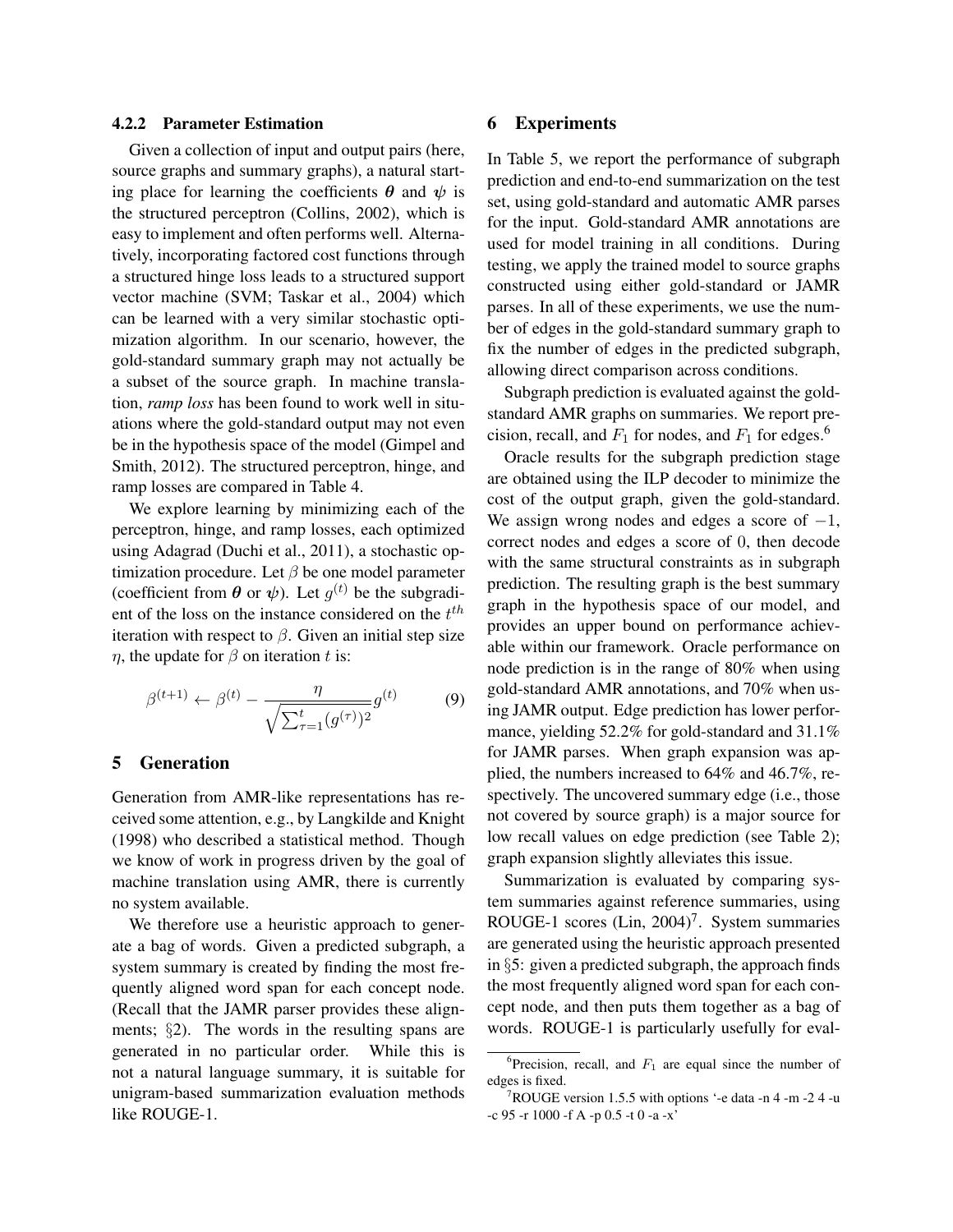| Structured perceptron loss: |                                                                                                                | $-score(G^*)$ + max score $(G)$                |
|-----------------------------|----------------------------------------------------------------------------------------------------------------|------------------------------------------------|
| Structured hinge loss:      |                                                                                                                | $-score(G^*)$ + $max(Gcore(G) + cost(G; G^*))$ |
| Structured ramp loss:       | $-\max_{G}(\mathit{score}(G) - \mathit{cost}(G; G^*))$ + $\max_{G}(\mathit{score}(G) + \mathit{cost}(G; G^*))$ |                                                |

Table 4: Loss functions minimized in parameter estimation.  $G^*$  denotes the gold-standard summary graph.  $score(\cdot)$ is as defined in Equation 1.  $cost(G; G^*)$  penalizes each vertex or edge in  $G \cup G^* \setminus (G \cap G^*)$ . Since  $cost$  factors just like the scoring function, each max operation can be accomplished using a variant of ILP decoding (§4.2.1) in which the cost is incorporated into the linear objective while the constraints remain the same.

|             |                   | <b>Subgraph Prediction</b> |         |         | <b>Summarization</b> |                |         |         |  |
|-------------|-------------------|----------------------------|---------|---------|----------------------|----------------|---------|---------|--|
|             |                   | <b>Nodes</b>               |         |         | Edges                | <b>ROUGE-1</b> |         |         |  |
|             |                   | $P(\%)$                    | $R(\%)$ | $F(\%)$ | $F(\%)$              | $P(\%)$        | $R(\%)$ | $F(\%)$ |  |
| gold-       | Perceptron        | 39.6                       | 46.1    | 42.6    | 24.7                 | 41.4           | 27.1    | 32.3    |  |
| standard    | Hinge             | 41.2                       | 47.9    | 44.2    | 26.4                 | 42.6           | 28.3    | 33.5    |  |
| parses      | Ramp              | 54.7                       | 63.5    | 58.7    | <b>39.0</b>          | 51.9           | 39.0    | 44.3    |  |
|             | Ramp + Expand     | 53.0                       | 61.3    | 56.8    | 36.1                 | 50.4           | 37.4    | 42.8    |  |
|             | Oracle            | 75.8                       | 86.4    | 80.7    | 52.2                 | 89.1           | 52.8    | 65.8    |  |
|             | $Oracle + Expand$ | 78.9                       | 90.1    | 83.9    | 64.0                 |                |         |         |  |
| <b>JAMR</b> | Perceptron        | 42.2                       | 48.9    | 45.2    | 14.5                 | 46.1           | 35.0    | 39.5    |  |
| parses      | Hinge             | 41.7                       | 48.3    | 44.7    | 15.8                 | 44.9           | 33.6    | 38.2    |  |
|             | Ramp              | 48.1                       | 55.6    | 51.5    | <b>20.0</b>          | 50.6           | 40.0    | 44.4    |  |
|             | Ramp + Expand     | 47.5                       | 54.6    | 50.7    | 19.0                 | 51.2           | 40.0    | 44.7    |  |
|             | Oracle            | 64.1                       | 74.8    | 68.9    | 31.1                 | 87.5           | 43.7    | 57.8    |  |
|             | $Oracle + Expand$ | 66.9                       | 76.4    | 71.2    | 46.7                 |                |         |         |  |

Table 5: Subgraph prediction and summarization (to bag of words) results on test set. Gold-standard AMR annotations are used for model training in all conditions. "+ Expand" means the result is obtained using source graph with expansion; edge performance is measured ignoring labels.

uating such less well-formed summaries, such as those generated from speech transcripts (Liu and Liu, 2013).

Oracle summaries are produced by taking the gold-standard AMR parses of the reference summary, obtaining the most frequently aligned word span for each unique concept node using the JAMR aligner  $(\S 2)$ , and then generating a bag of words summary. Evaluation of oracle summaries is performed in the same manner as for system summaries. The above process does not involve graph expansion, so summarization performance is the same for the two conditions "Oracle" and "Oracle + Expand."

We find that JAMR parses are a large source of degradation of edge prediction performance, and a smaller but still significant source of degradation for concept prediction. Surprisingly, using JAMR parses leads to slightly improved ROUGE-1 scores. Keep in mind, though, that under our bag-of-words

generator, ROUGE-1 scores only depend on concept prediction and are unaffected by edge prediction. The oracle summarization results, 65.8% and 57.8%  $F_1$  scores for gold-standard and JAMR parses, respectively, further suggest that improved graph summarization models (step 2) might benefit from future improvements in AMR parsing (step 1).

Across all conditions and both evaluations, we find that incorporating a cost-aware loss function (hinge vs. perceptron) has little effect, but that using ramp loss leads to substantial gains.

In Table 5, we show detailed results with and without graph expansion. "+ Expand" means the results are obtained using the expanded source graph. We find that graph expansion only marginally affects system performance. Graph expansion slightly hurts the system performance on edge prediction. For example, using ramp loss with JAMR parser as input, we obtained 50.7% and 19.0% for node and edge prediction with graph expansion; 51.5% and 20.0%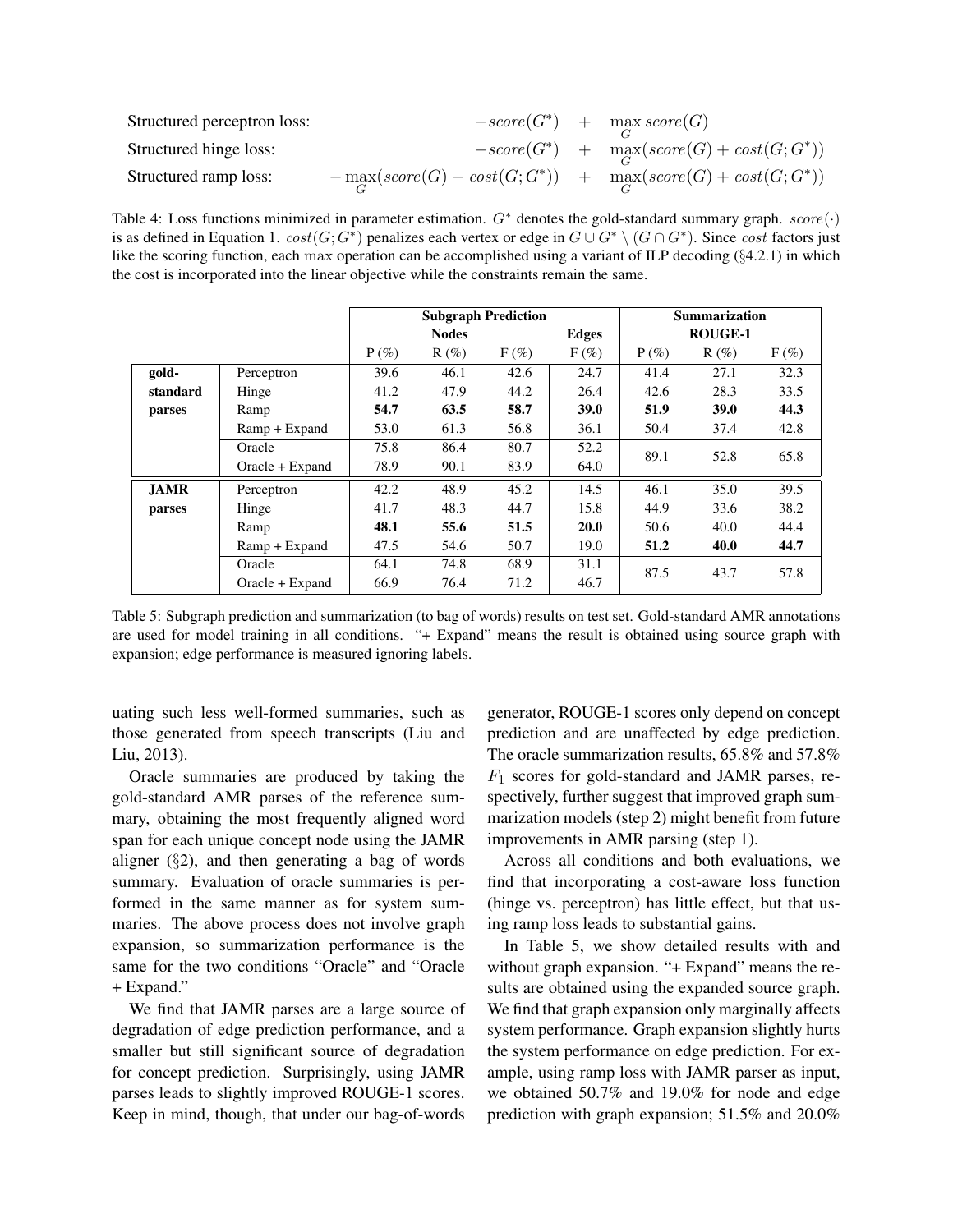without edge expansion. On the other hand, it increases the oracle performance by a large margin. This suggests that with more training data, or a more sophisticated model that is able to better discriminate among the enlarged output space, graph expansion still has promise to be helpful.

# 7 Related and Future Work

According to Dang and Owczarzak (2008), the majority of competitive summarization systems are extractive, selecting representative sentences from input documents and concatenating them to form a summary. This is often combined with sentence compression, allowing more sentences to be included within a budget. ILPs and approximations have been used to encode compression and extraction (McDonald, 2007; Martins and Smith, 2009; Gillick and Favre, 2009; Berg-Kirkpatrick et al., 2011; Almeida and Martins, 2013; Li et al., 2014). Other decoding approaches have included a greedy method exploiting submodularity (Lin and Bilmes, 2010), document reconstruction (He et al., 2012), and graph cuts (Qian and Liu, 2013), among others.

Previous work on abstractive summarization has explored user studies that compare extractive with NLG-based abstractive summarization (Carenini and Cheung, 2008). Ganesan et al. (2010) propose to construct summary sentences by repeatedly searching the highest scored graph paths. (Gerani et al., 2014) generate abstractive summaries by modifying discourse parse trees. Our work is similar in spirit to Cheung and Penn (2014), which splices and recombines dependency parse trees to produce abstractive summaries. In contrast, our work operates on semantic graphs, taking advantage of the recently developed AMR Bank.

Also related to our work are graph-based summarization methods (Vanderwende et al., 2004; Erkan and Radev, 2004; Mihalcea and Tarau, 2004). Vanderwende et al. (2004) transform input to logical forms, score nodes using PageRank, and grow the graph from high-value nodes using heuristics. In Erkan and Radev (2004) and Mihalcea and Tarau (2004), the graph connects surface terms that co-occur. In both cases, the graphs are constructed based on surface text; it is not a representation of propositional semantics like AMR. However, future work might explore similar graph-based calculations to contribute features for subgraph selection in our framework.

Our constructed source graph can easily reach ten times or more of the size of a sentence dependency graph. Thus more efficient graph decoding algorithms, e.g., based on Lagrangian relaxation or approximate algorithms, may be explored in future work. Other future directions may include jointly performing subgraph and edge label prediction; exploring a full-fledged pipeline that consists of an automatic AMR parser, a graph-to-graph summarizer, and a AMR-to-text generator; and devising an evaluation metric that is better suited to abstractive summarization.

Many domains stand to eventually benefit from summarization. These include books, audio/video segments, and legal texts.

# 8 Conclusion

We have introduced a statistical abstractive summarization framework driven by the Abstract Meaning Representation. The centerpiece of the approach is a structured prediction algorithm that transforms semantic graphs of the input into a single summary semantic graph. Experiments show the approach to be promising and suggest directions for future research.

#### Acknowledgments

The authors thank three anonymous reviewers for their insightful input. We are grateful to Nathan Schneider, Kevin Gimpel, Sasha Rush, and the ARK group for valuable discussions. The research was supported by NSF grant SaTC-1330596, DARPA grant FA8750-12-2-0342 funded under the DEFT program, the U. S. Army Research Laboratory and the U. S. Army Research Office under contract/grant number W911NF-10-1-0533, and by IARPA via DoI/NBC contract number D12PC00337. The views and conclusions contained herein are those of the authors and should not be interpreted as necessarily representing the official policies or endorsements, either expressed or implied, of the sponsors.

## **References**

Miguel B. Almeida and Andre F. T. Martins. 2013. Fast and robust compressive summarization with dual de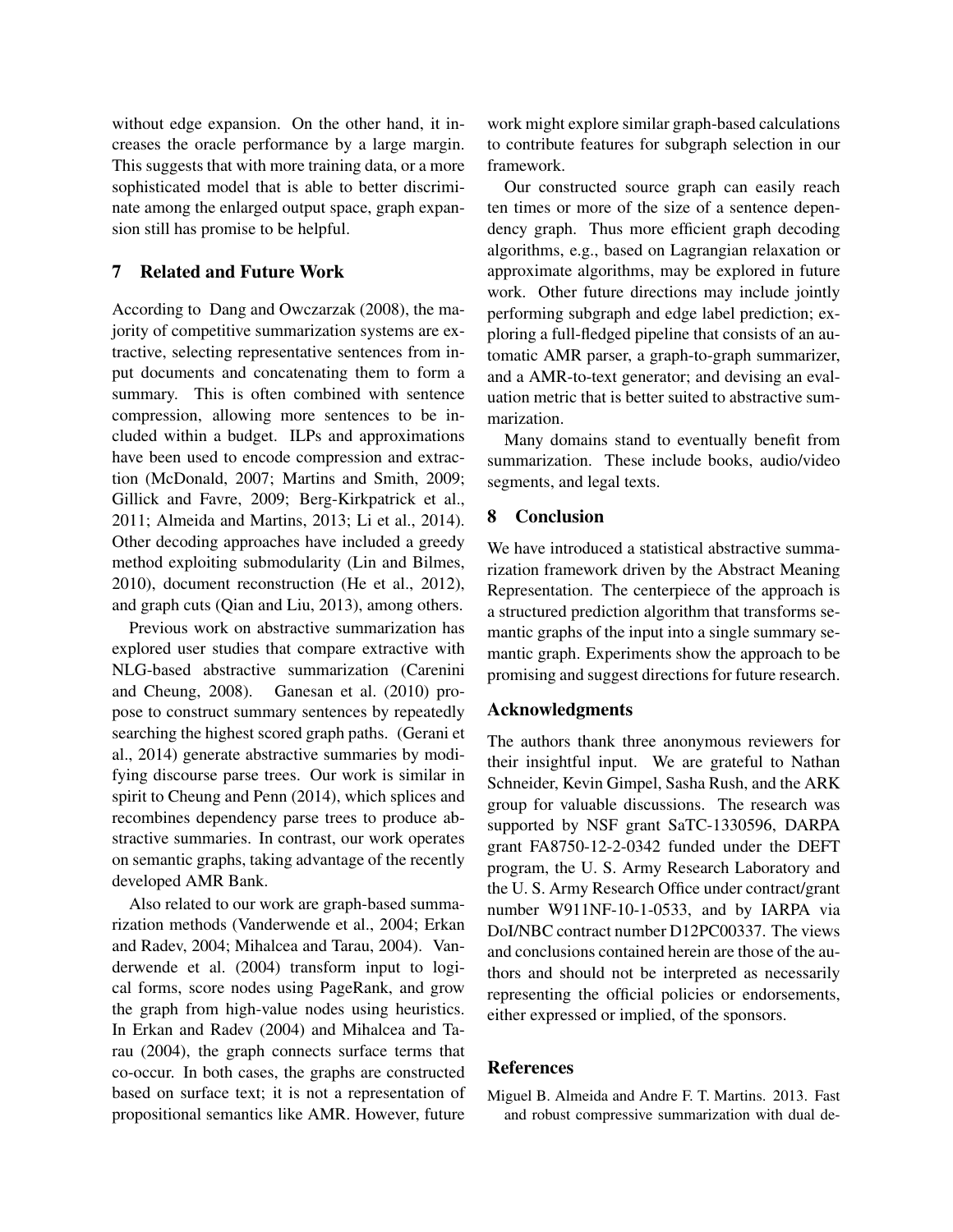composition and multi-task learning. In *Proceedings of ACL*.

- David Bamman and Noah A. Smith. 2013. New alignment methods for discriminative book summarization. In *arXiv:1305.1319*.
- Laura Banarescu, Claire Bonial, Shu Cai, Madalina Georgescu, Kira Griffitt, Ulf Hermjakob, Kevin Knight, Philipp Koehn, Martha Palmer, and Nathan Schneider. 2013. Abstract meaning representation for sembanking. In *Proceedings of Linguistic Annotation Workshop*.
- Taylor Berg-Kirkpatrick, Dan Gillick, and Dan Klein. 2011. Jointly learning to extract and compress. In *Proceedings of ACL*.
- Shu Cai and Kevin Knight. 2013. Smatch: an evaluation metric for semantic feature structures. In *Proceedings of ACL*.
- Giuseppe Carenini and Jackie Chi Kit Cheung. 2008. Extractive vs. NLG-based abstractive summarization of evaluative text: The effect of corpus controversiality. In *Proceedings of the Fifth International Natural Language Generation Conference (INLG)*.
- Jackie Chi Kit Cheung and Gerald Penn. 2014. Unsupervised sentence enhancement for automatic summarization. In *Proceedings of EMNLP*.
- Michael Collins. 2002. Discriminative training methods for hidden Markov models: Theory and experiments with perceptron algorithms. In *Proceedings of EMNLP*.
- Hoa Trang Dang and Karolina Owczarzak. 2008. Overview of the TAC 2008 update summarization task. In *Proceedings of Text Analysis Conference (TAC)*.
- Bonnie Dorr, Nizar Habash, and David Traum. 1998. A thematic hierarchy for efficient generation from lexical-conceptual structure. In David Farwell, Laurie Gerber, and Eduard Hovy, editors, *Machine Translation and the Information Soup: Proceedings of the Third Conference of the Association for Machine Translation in the Americas*, Lecture Notes in Computer Science. Springer.
- John Duchi, Elad Hazan, and Yoram Singer. 2011. Adaptive subgradient methods for online learning and stochastic optimization. *Journal of Machine Learning Research*.
- Günes Erkan and Dragomir R. Radev. 2004. LexRank: Graph-based lexical centrality as salience in text summarization. *Journal of Artificial Intelligence Research*.
- Jeffrey Flanigan, Sam Thomson, Jaime Carbonell, Chris Dyer, and Noah A. Smith. 2014. A discriminative graph-based parser for the abstract meaning representation. In *Proceedings of ACL*.
- Kavita Ganesan, ChengXiang Zhai, and Jiawei Han. 2010. Opinosis: A graph-based approach to abstractive summarization of highly redundant opinions. In *Proceedings of COLING*.
- Shima Gerani, Yashar Mehdad, Giuseppe Carenini, Raymond T. Ng, and Bita Nejat. 2014. Abstractive summarization of product reviews using discourse structure. In *Proceedings of EMNLP*.
- Dan Gillick and Benoit Favre. 2009. A scalable global model for summarization. In *Proceedings of the NAACL Workshop on Integer Linear Programming for Natural Langauge Processing*.
- Kevin Gimpel and Noah A. Smith. 2012. Structured ramp loss minimization for machine translation. In *Proceedings of NAACL-HLT*.
- Zhanying He, Chun Chen, Jiajun Bu, Can Wang, Lijun Zhang, Deng Cai, and Xiaofei He. 2012. Document summarization based on data reconstruction. In *Proceedings of AAAI*.
- Eduard Hovy, Mitchell Marcus, Martha Palmer, Lance Ramshaw, and Ralph Weischedel. 2006. OntoNotes: The 90% solution. In *Proceedings of NAACL*.
- Richard M. Karp. 1972. Reducibility Among Combinatorial Problems. In *Complexity of Computer Computations*, pages 85–103. Springer US.
- Robert T. Kasper. 1989. A flexible interface for linking applications to Penman's sentence generator. In *Proceedings of the DARPA Speech and Natural Language Workshop*.
- Gunhee Kim, Leonid Sigal, and Eric P. Xing. 2014. Joint summarization of large-scale collections of web images and videos for storyline reconstruction. In *Proceedings of CVPR*.
- Kevin Knight, Laura Baranescu, Claire Bonial, Madalina Georgescu, Kira Griffitt, Ulf Hermjakob, Daniel Marcu, Martha Palmer, and Nathan Schneider. 2014. Abstract meaning representation (AMR) annotation release 1.0 LDC2014T12. Web Download. Philadelphia: Linguistic Data Consortium.
- Polina Kuznetsova, Vicente Ordonez, Tamara L. Berg, and Yejin Choi. 2014. TREETALK: Composition and compression of trees for image descriptions. *Transactions of ACL*.
- Irene Langkilde and Kevin Knight. 1998. Generation that exploits corpus-based statistical knowledge. In *Proceedings of COLING*.
- Chen Li, Yang Liu, Fei Liu, Lin Zhao, and Fuliang Weng. 2014. Improving multi-documents summarization by sentence compression based on expanded constituent parse tree. In *Proceedings of EMNLP*.
- Hui Lin and Jeff Bilmes. 2010. Multi-document summarization via budgeted maximization of submodular functions. In *Proceedings of NAACL*.